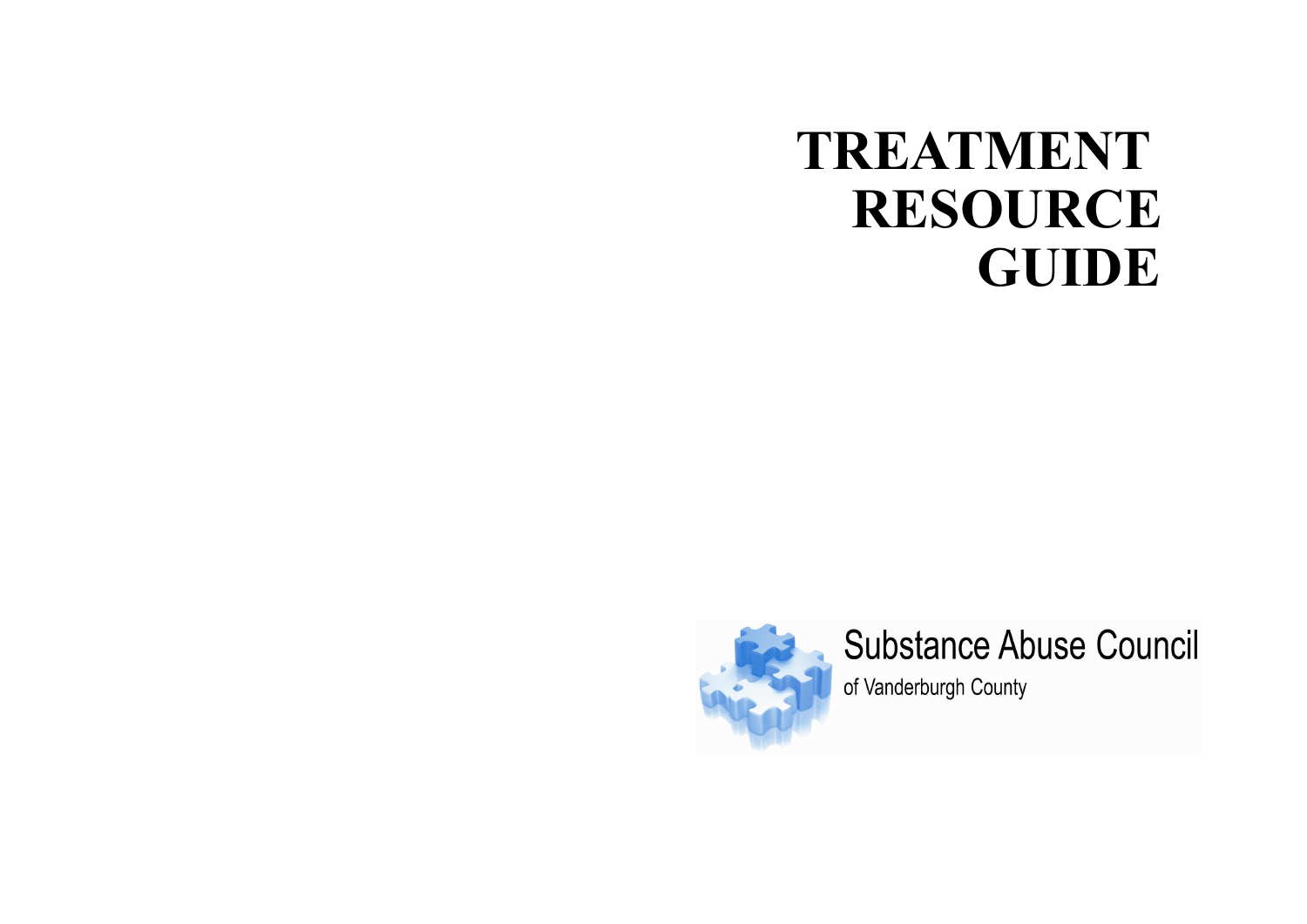### **TABLE OF CONTENTS**

**1. ANONYMOUS MEETINGS 2. AAPS/DAPS PROGRAM 3. ADAPT COUNSELING SERVICES 4. ADULT PROBATION SERVICES 5. AIDS RESOURCE GROUP 6. BOYETT TREATMENT CENTER 7. BRENTWOOD SPRINGS 8. CHURCHES EMBRACING OFFENDERS 9. COUNSELING FOR CHANGE 10. DEACONESS CROSSPOINTE 11. DRUG AND ALCOHOL DEFERRAL SERVICE (DADS) 12. EVANSVILLE CHRISTIAN LIFE CENTER 13. EVANSVILLE TREATMENT CENTER 14. GRACE HOUSE 15. GREGORY P. GORDON, LCSW 16. HILLCREST WASHINGTON YOUTH HOME 17. INTEGRITY PSYCH. & COUNSELING ASSOC. 18. LIGHTHOUSE COUNSELING SERVICES (KY) 19. NEW VISIONS COUNSELING 20. N.O.W. COUNSELING SERVICES 21. PARENTING TIME CENTER 22. PEACE ZONE 23. SAMARITAN CENTER (VINCENNES) 24. SELF REFIND 25. SOUTHERN HILLS COUNSELING CENTER 26. SOUTHWESTERN BEHAVIORAL HEALTHCARE 27. VIVIAN IRETON 28. WITHIN SITE 29. WOMEN'S ADDICTION RECOVERY MANOR (WARM)**

**30. YWCA**

**Published by Substance Abuse Council Of Vanderburgh County**

**501 John Street Evansville, IN 47713**

**[www.drugfreecounty.org](http://www.drugfreecounty.org)**

**To report additions Or corrections Call (812) 422-0626**

**Revised May, 2017**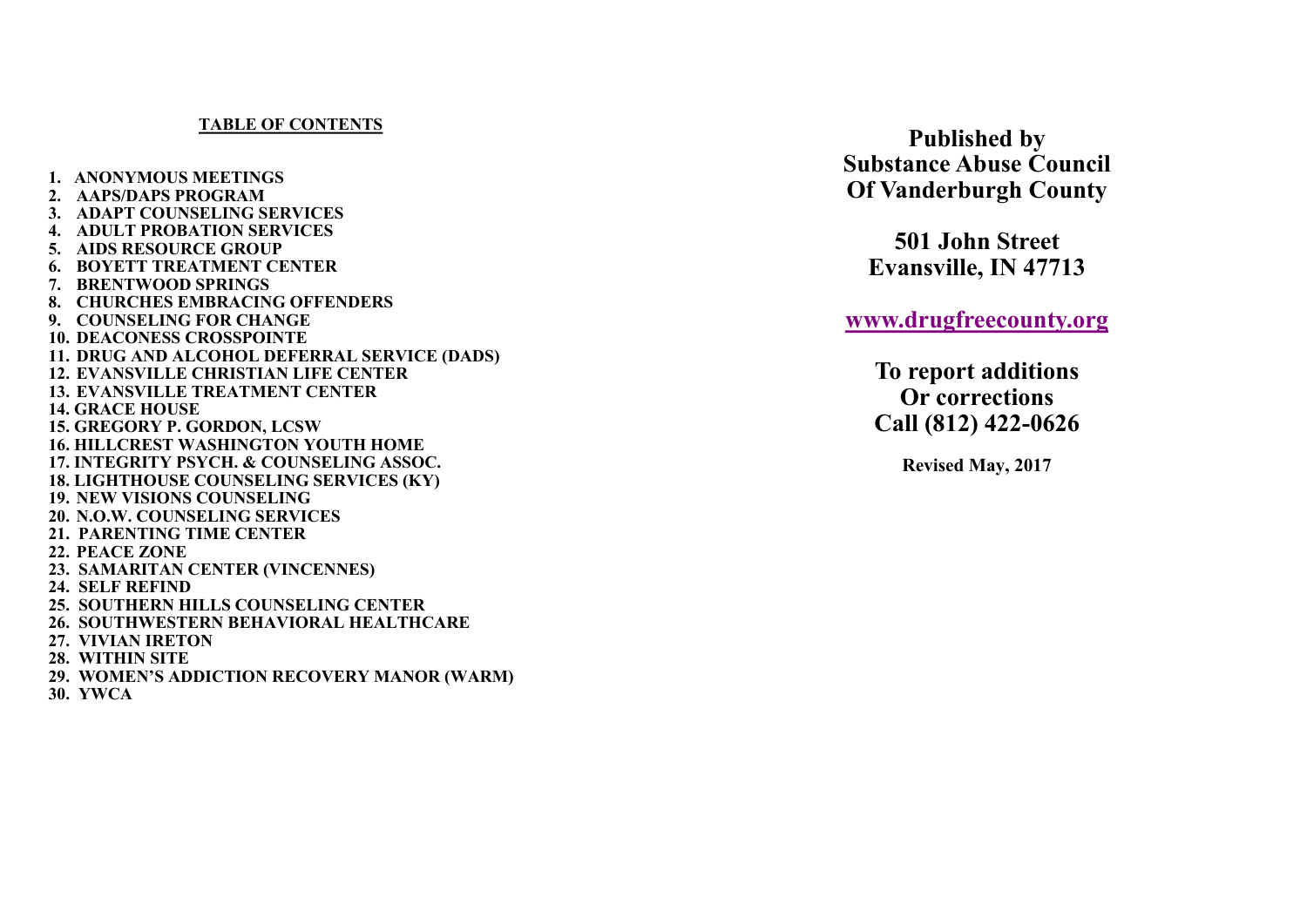**YWCA 118 Vine Street Evansville, In. 47708 Phone: (812) 422-1191 Fax: (812) 422-8705 [www.ywcaevansville.org](http://www.ywcaevansville.org)**

**MISSION** The elimination of racism and the empowerment of women

> **ELIGIBILITY GUIDELINES** Homeless Recovering from substance abuse Willing to comply with program guidelines

#### **PROGRAMS & SERVICES / SPECIALTY OFFERINGS**

Recovery program for women Domestic violence shelter Services for women and their children After school and mentoring program for at risk girls Food pantry

**TO ACCESS PROGRAMS AND SERVICES** Open 24 hours a day Business office hours 8:00 AM to 4:30 PM

#### **FEES AND METHODS OF PAYMENT**

Program fee of \$215 per month once client secures employment No fee for domestic violence clients

#### **ANONYMOUS MEETINGS**

**Narcotics Anonymous Across The Rivers Area PO Box 3184 Evansville, IN 47731 24 hour toll free hot line: (877) 642-5831 <http://atrana.org>**

**Alcoholics Anonymous Central Office 123 NW Fourth Street Evansville, IN 47708 24 hour toll free help line (800) 771-6375 [www.southwesternindianaaa.org](http://www.southwesternindianaaa.org)**

**Alcoholics Anonymous Old Stone III 770 East Walnut Street Evansville, IN 47713 Phone: (812) 422-0975**

**Meeting Times: Daily Noon, 5:30 PM & 7:30 PM**

**Alcoholics Anonymous Columbia & Linwood 761 E. Columbia St. Evansville, 47710 Phone: (812) 423-0886**

**Meeting Times: Daily 7:30 AM, Noon, & 7:30 PM**

**Celebrate Recovery Bethel Church 4400 Lincoln Ave. Evansville, IN 47714 Phone: (812) 477-8888**

**Meeting Times: Wednesdays 6:30 PM**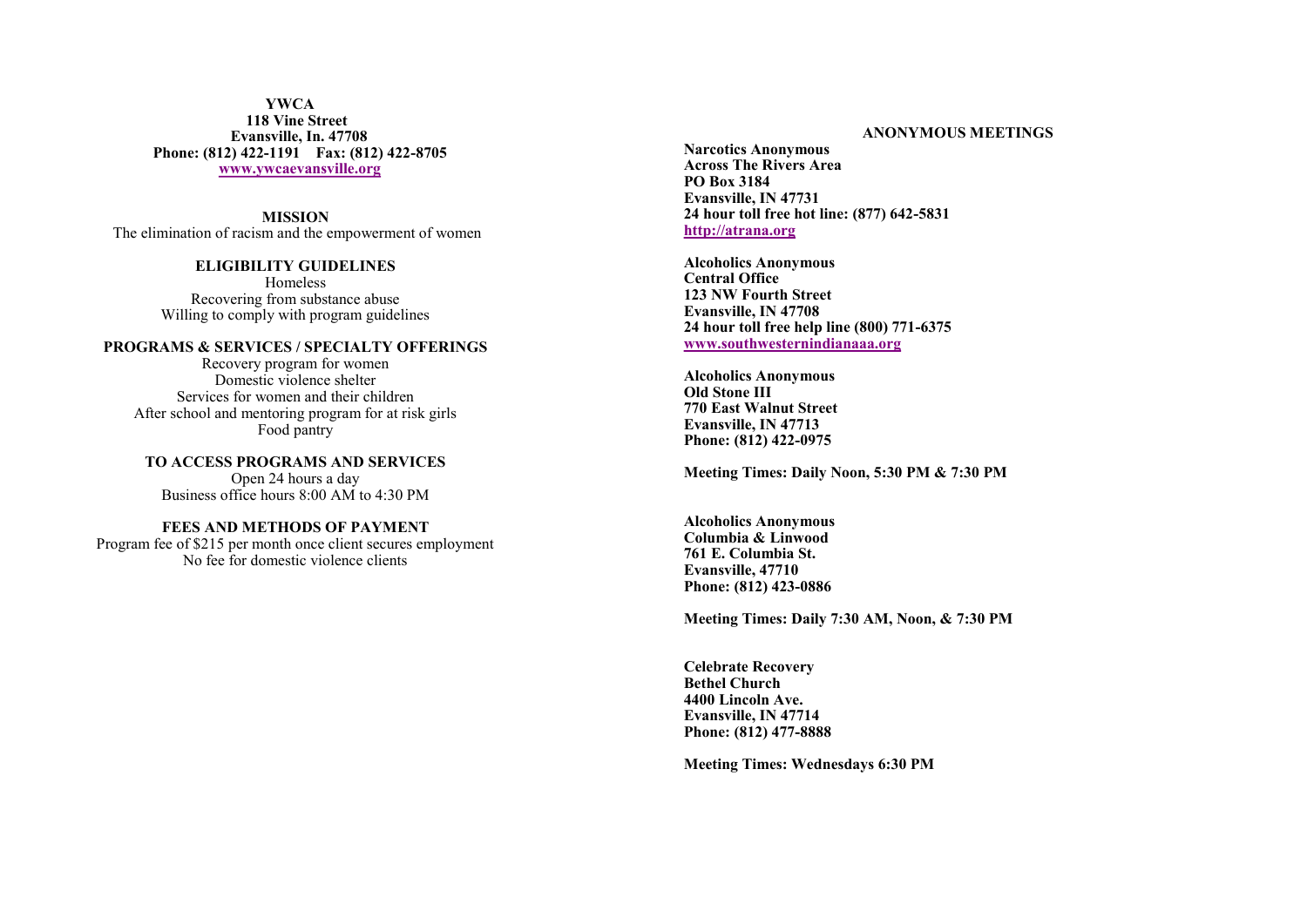**AAPS/DAPS Alcohol Abuse Probation Services/ Drug Abuse Probation Services Civic Center Martin Luther King Blvd. Evansville, IN 47708 Phone: (812)- 435-5461 [Fax: \(812\)](http://evansville.in.gov/Index.aspx?Page=522)- 435-5572 <http://evansville.in.gov/Index.aspx?Page=522>**

**MISSION** To protect society through supervision of the offender.

#### **ELIGIBILITY GUIDELINES**

The Adult Probation Department is responsible for adult offenders who are sentenced directly to Probation from Court, as well as offenders returning from Correctional Facilities on split sentences. AAPS/DAPS program operates under the Adult Probation Department. Offenders may be placed in the program.

#### **PROGRAMS AND SERVICES/SPECIALTY OFFERINGS**

Supervision, counseling classes, referral services, alcohol and drug monitoring are among the services provided for the offender. The Department provides Pre -Sentence Investigations, offender reports as well as other ancillary functions for the Court.

#### **TO ACCESS SERVICES**

AAPS/DAPS is through The Adult Probation Department and is operated through the Vanderburgh Circuit Court.

AAPS/DAPS' office hours: 8:00 AM till 4:00 PM

#### **FEES AND METHOD OF PAYMENT**

Through Adult Probation Department

**WOMENS ADDICTION RECOVERY MANOR (WARM) 56 North McKinley Street Henderson, KY 42420 Phone: (270) 826-0036 Fax: (270) 826-2696 [www.warmrecovery.com](http://www.warmrecovery.com)**

**MISSION** To provide hope to homeless women suffering from alcoholism and drug addiction.

> **ELIGIBILITY GUIDELINES** Adult women

#### **PROGRAMS & SERVICES/SPECIALTY OFFERINGS:**

Long term residential substance abuse recovery for adult women

#### **TO ACCESS PROGRAMS & SERVICES**

Business hours – Monday through Friday 8:30 AM to 5:00 PM Phones answered 24 hours a day

> **FEES AND METHOD OF PAYMENT** Based on income.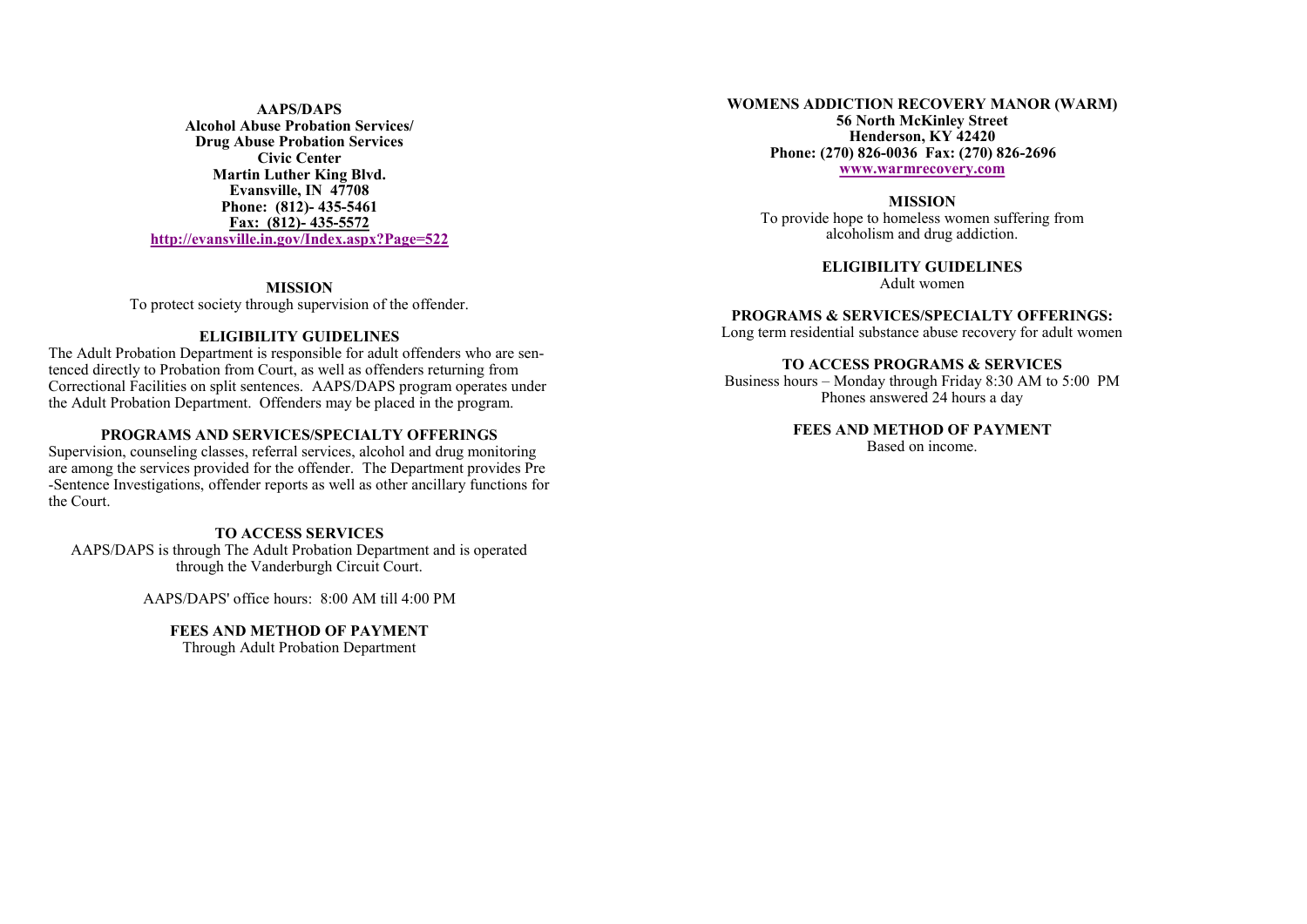#### **WITHIN SIGHT 15 South Vann Avenue Evansville, Indiana 47714 (812) 402-8333 [info@iamwithinsight.com](http://www.iamwithinsight.com/)**

#### **MISSION**

To provide quality and collaborative counseling and consulting services that allow our clients to achieve their best personal and/or professional selves in an environment that supports discovery and connection.

#### **ELIGIBILITY GUIDELINES**

No specific eligibility requirements.

#### **PROGRAMS & SERVICES / SPECIALTY OFFERINGS**

Addictions Anxiety<br>ADHD Conflict ADHD Conflict Resolution<br>Depression Eating Disorders Depression Eating Disorders<br>
Grief Life Skills Grief Life Skills<br>
Parenting Issues Relationshi Relationship Issues Stress Management Trauma Work & Career Issues

#### **TO ACCESS SERVICES**

PHONE: 812-402-8333 EMAIL: **[info@iamwithinsight.com](http://www.iamwithinsight.com/)**

#### **FEES & METHOD OF PAYMENT**

Insurance Plans Private pay

**ADAPT COUNSELING SERVICES 715 North First Ave., Suite 44 Tri-State Professional Building Evansville, In 47710 Phone: (812)-421-9900 Fax: (812)-421-9915 [www.adaptcounseling@insightbb.com](http://www.adaptcounseling@insightbb.com)**

#### **MISSION**

ADAPT Counseling Services provides an atmosphere that fosters healing, growth and hope for individuals, couples and families in our community. We are committed to excellence in education, intervention, prevention and treatment services to those who suffer from substance abuse, chemical dependency, mental health, behavioral health, school, marriage and family problems.

#### **ELIGIBILITY GUIDELINES**

ADAPT will accept clients who are in need of services provided within the scope of the therapist's qualifications to provide said services. ADAPT does not discriminate against clients based on race, age, gender, disability, national ancestry or sexual orientation.

#### **PROGRAMS & SERVICES/SPECIAL OFFERINGS**

ADAPT provides a wide range of education and treatment services for both young people and adults in the following areas of expertise: substance abuse, chemical dependency, mental health, behavioral health, anger management, domestic violence, school, couples, marriage, family and parenting.

#### **TO ACCESS PROGRAMS & SERVICES**

Monday, Wednesday and Friday – 12:00 Noon to 9:00 PM Tuesdays and Thursdays – 10:00 AM to 9:00 PM

#### **FEES & METHOD OF PAYMENT**

ADAPT accepts both private pay with cash, check or money order. No Credit/ Debit cards. Insurance co-pays are accepted.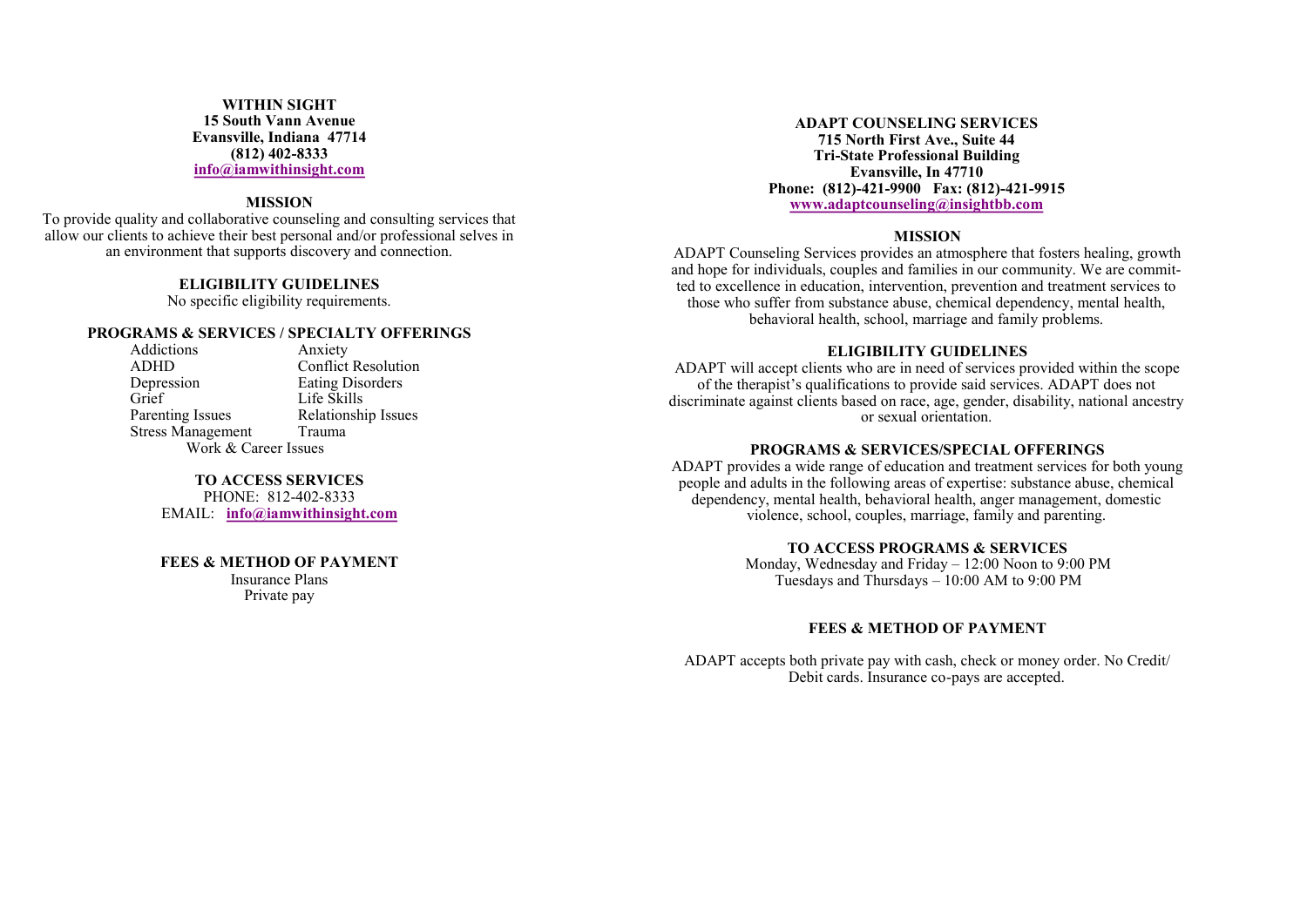**ADULT PROBATION DEPARTMENT 1 NW Martin Luther King Blvd. Civic Center Complex Room 127 Evansville, Indiana 47708 Phone: (812)-435-1490 Fax: (812)-435-1234 <http://evansville.in.gov/Index.aspx?Page=522>**

**MISSION** 

To protect society through supervision of the offender.

#### **PROGRAMS AND SERVICES/SPECIALTY OFFERINGS**

The Adult Probation Department is operated through the Vanderburgh Circuit Court; however, this Department serves all County Courts. Adult Probation is responsible for adult offenders who are sentenced directly to Probation from Court, as well as offenders returning from Correctional Facilities on split sentences. Offenders may also be placed on Probation through modification of their sentence. In addition, offenders' Probation may be transferred to and from another jurisdiction. Community Transition Program (CTP) is a program offered for offenders who are granted an early release on community supervision from the Department of Corrections for a set period of time**.** Various services are provided to the Courts as well as to offenders. Supervision, counseling classes, referral services, alcohol and drug monitoring are among the services provided for the offender. The Department provides Pre -Sentence Investigations, offender reports as well as other ancillary functions for the Court.

#### **TO ACCESS SERVICES**

Adult Probation's office hours: 8:00 AM till 4:00 PM

#### **FEES AND METHODS OF PAYMENT**

Through Adult Probation Department

**VIVIAN IRETON Clinical Social Work Therapist 5048 South Plaza Drive Newburgh, IN 47630 (812) 202 -4892**

**ELIGIBILITY GUIDELINES** Adolescents age 14-19 Adults

#### **PROGRAMS & SERVICES/SPECIALTY OFFERINGS**

Anxiety Depression Addiction

### **ASSISTANCE WITH:**<br> **co-Dependency Co-Dependency**

Alcohol Dependency Co-Dependency<br>Coping Skills Drug Abuse Coping Skills<br>Dual Diagnosis Internet Addiction Self Esteem<br>
Substance Abuse<br>
Substance Abuse Sexual Addiction Women's Issues Spirituality

Family Conflict<br>Self Esteem

#### **TO ACCESS PROGRAMS & SERVICES**

Call (812) 202-4892 Website: http://www.psychologytoday.com

#### **FEES & METHOD OF PAYMENT**

Phone: (812) 202-4892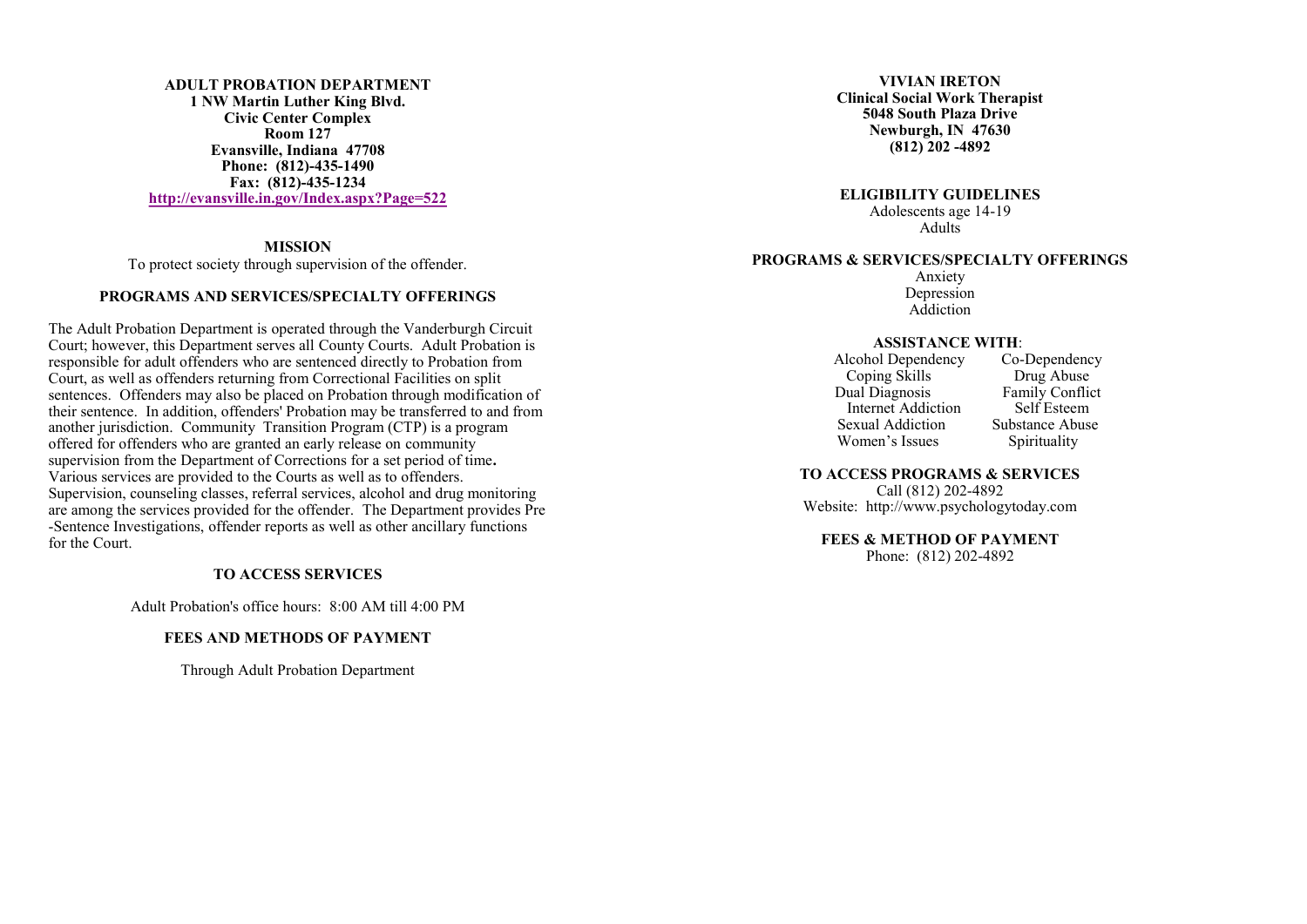#### **SOUTHWESTERN BEHAVIORAL HEALTHCARE STEPPING STONE SUBSTANCE ABUSE SERVICES 4001 John Street Evansville, IN 47714 Phone: (812) 473-3144 Fax: (812) 473-8970 [www.southwestern.org](http://www.southwestern.org)**

#### **MISSION**

Southwestern Behavioral Healthcare, Inc. (Southwestern) is committed to the importance of mental health for the social, economic, and cultural well-being of the community it serves. Southwestern fully acknowledges its role as a primary provider and integral part of the delivery network of mental health caretakers. The mission of Southwestern shall be to provide quality mental health services to the citizens of Gibson, Posey, Vanderburgh and Warrick counties. The services provided shall be consistent with demonstrated community needs and prudent utilization of Southwestern's resources. The services shall be reasonably available and accessible to all citizens and shall be provided in an environment in which the rights of individual patients are recognized and respected.

#### **PROGRAMS & SERVICES/SPECIALTY OFFERINGS**

Outpatient Therapy Intensive Outpatient Program Detoxification Program Residential Treatment Program Transitional Residential Program Anger Management Moms In Recovery Veterans Service Co-Occurring Disorders Trauma Issues Gambling Treatments Matrix Program/Teen Matrix Programs Alumni Service

#### **TO ACCESS SERVICES**

Emergency/suicide hotline – 24 hours a day, 7 days a week (812) 423-7791 **Stepping Stone** is open 24 hours a day, 7 days a week (812) 473-3144

#### **FEES & METHODS OF PAYMENT**

Southwestern is a community mental health center and has a sliding fee scale. If you have insurance, it may not cover your treatment. Many insurance policies pay for a portion of our fees, you will be expected to pay your share. We will determine your per visit fee during your first appointment. At Southwestern, we will work with you to arrive at a payment plan.

#### **AIDS RESOURCE GROUP Old Courthouse, Suite B7 201 NW Fourth Street Evansville, IN 47708 Phone: (812) 421-0059 Fax: (812) 424-5059 [www.argevansville.org](http://www.argevansville.org)**

#### **MISSION**

Providing comprehensive social services to those living with, affected by and at risk for HIV/AIDS in Southern Indiana (11 counties)

#### **ELIGIBILITY GUIDELINES**

Service area is Vanderburgh, Warrick, Spencer, Posey, Perry, Gibson, Pike, Dubois, Knox, Daviess and Martin counties. Indiana resident (documentation required upon intake) HIV positive or at risk for HIV (documentation required upon intake)

#### **PROGRAMS & SERVICES/SPECIALTY OFFERINGS**

HIV/AIDS and sexually transmitted infection education HIV case management Substance abuse counseling Food pantry (Fridays 10:00 AM-Noon, 1:00 PM-4:30 PM) Financial assistance Support groups

#### **TO ACCESS PROGRAMS AND SERVICES**

Contact office for appointment, which will be scheduled within 48 hours, Office hours: 8:30 AM to 5:00 PM, Monday – Friday

#### **FEES & METHOD OF PAYMENT**

Services are free of charge to clients who meet eligibility guidelines.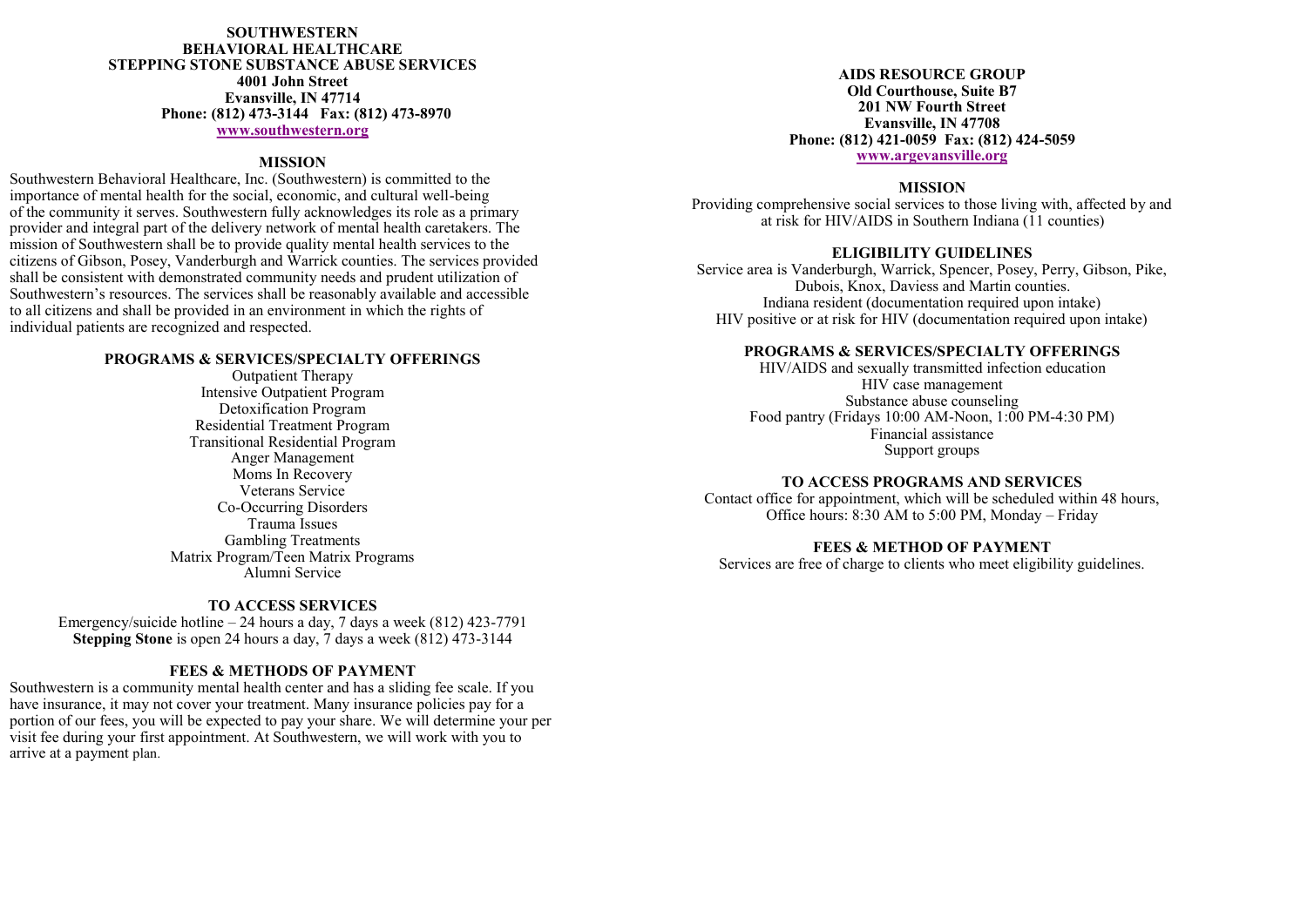**BOYETT TREATMENT CENTER 4972 Lincoln Avenue Suite 204 Evansville, IN 47714 Phone: (812) 465-2652 www.[BoyettRecovery.](https://www.boyettrecovery.com/)com**

#### **MISSION**

We offer medically-assisted treatment programs that use FDA-approved medications that work to stop physical cravings and prevent relapse.

> **ELIGIBILITY GUIDELINES** 18 years of age or older Opioid Addiction

**PROGRAMS & SERVICES/SPECIALTY OFFERINGS** Suboxone Treatment Program Vivitrol Treatment Program The Bridge Detox Device (optional to precede vivitrol)

Combined with peer-supported cognitive behavioral therapy, these approaches has been endorsed by the U.S. Surgeon General and medical researchers worldwide as the most effective methods for treating opioid drug addiction.

#### **TO ACCESS SERVICES**

Phone: (812)-465-2652 Email: info@boyettrecovery.com Monday-Friday: 8:00 AM - 5:00 PM

#### **FEES & METHOD OF PAYMENT**

\$300 a month or \$175 every two weeks. Payable by cash, Credit/Debit Card or Money Order. Insurance is billed for drug screens,and insurance covers the cost of medication.

#### **SOUTHERN HILLS COUNSELING CENTER 480 Evermans Dr Jasper, Indiana 47546 Other Offices in: ORANGE-CRAWFORD COUNTY PERRY-SPENCER COUNTY 812-482-3020 Fax: 812-482-6409 [www.southernhills.org](http://www.southernhills.org/)**

#### **MISSION**

With compassion and respect, Southern Hills Counseling Center helps people make their lives work better.

#### **PROGRAMS & SERVICES/SPECIALTY OFFERINGS**

Individual, Family and Group Counseling Psychological Assessment Psychiatric Consultation Educational Programs Rehabilitative Day Treatment

> **TO ACCESS SERVICES Phone:** 812– 482-3020

#### **FEES & METHODS OF PAYMENT**

Insurance Medicare/Medicaid Payment based on income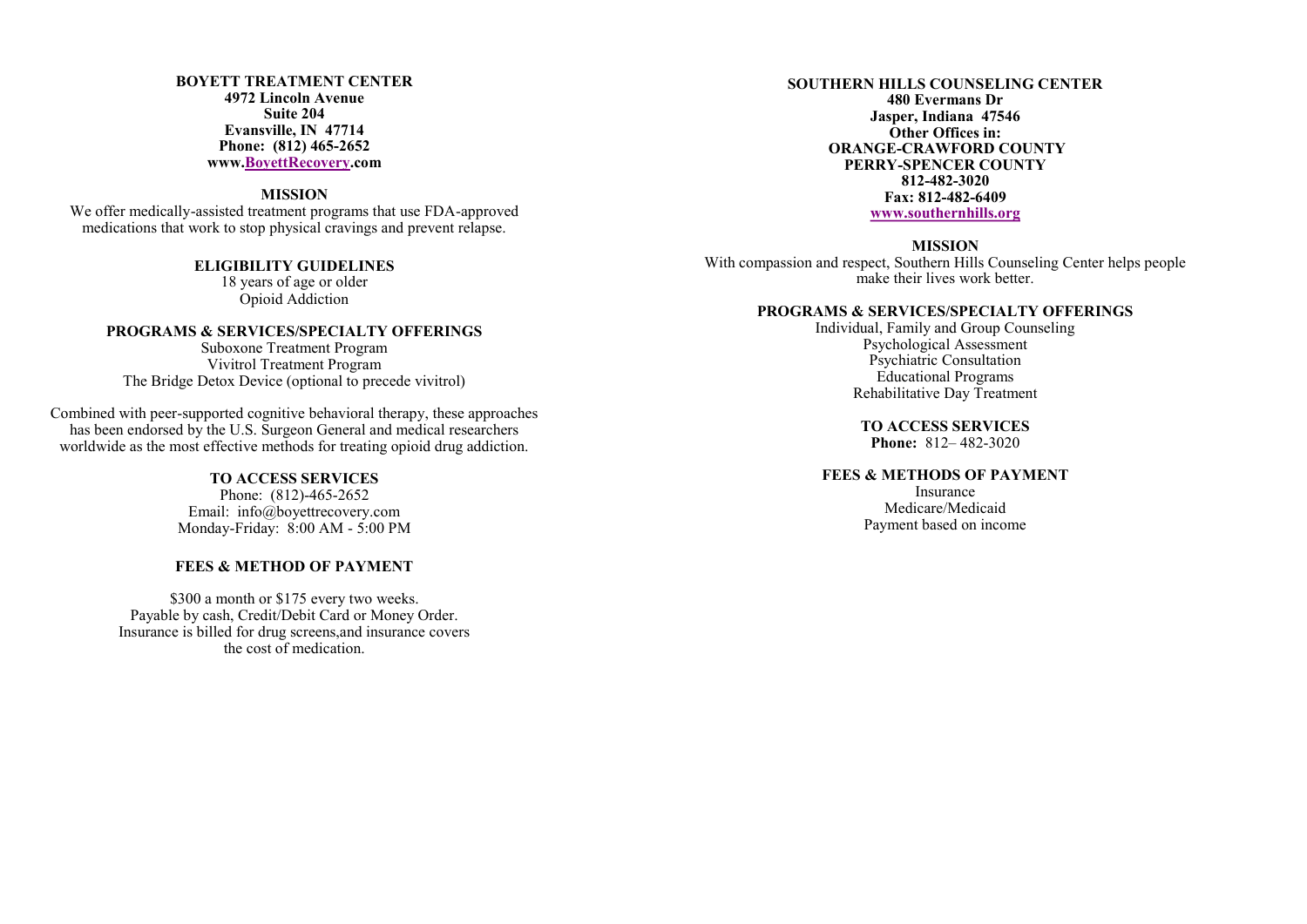**SELF REFIND 4847 East Virginia Avenue Evansville, Indiana 47715 Phone: (812)491-6000 selfrefind.com**

#### **MISSION**

#### **SelfRefind exists to save lives, instill hope and restore relationships**

Caring for thousands of patients, the SelfRefind integrated recovery model offers an umbrella of services targeting the specific needs of each individual patient to include: individual and group counseling, addiction and recovery education, skill building, case management and physician services.

#### **ELIGIBILITY GUIDELINES**

Pt must be at least 18 years of age. Current use of opiates. Current use is defined as use within 30 days prior to admission date. Pt must meet the criteria for office-based opiate treatment. Pt must be medically and psychiatrically stable enough to fully participate in out patient treatment. Pt must have the means and motivation to follow program rules and requirements, attendance, and medical/clinical recommendations.

#### **PROGRAMS & SERVICES/SPECIALTY OFFERINGS:**  MD Visits Group and Individual Counseling Case Management Education Lab Services

**TO ACCESS PROGRAMS & SERVICES Phone 812-491-6000 Website at www.selfrefind.com**

#### **FEES AND METHOD OF PAYMENT Medicaid and commercial insurance accepted** Debit, money order and all major credit cards except American Express.

**BRENTWOOD SPRINGS 4488 Roslin Road Newburgh, Indiana 47630 (812)- 858-7200 [www.brentwoodsprings.com](http://www.brentwoodsprings.com/)**

#### **MISSION**

**To change people's lives by delivering innovative and evidence-based treatment in a professional and compassionate environment that creates a foundation for long term healing and recovery.**

**ELIGIBILITY GUIDELINES**

Must be 18 or older Referral not required

#### **PROGRAMS & SERVICES/SPECIALTY OFFERINGS**

In-Patient Treatment Partial In Hospital Treatment Intensive Out-Patient Program Family Involvement Alumni Support Group Transportation from downtown and east-side Evansville for admitted outpatients

#### **TO ACCESS SERVICES**

Schedule No Cost Assessment At: [brentwoodspringsinfo@spsh](mailto:brentwoodspringsinfo@spsh.com)**.**com Phone: (812)- 858-7200

#### **FEES & METHOD OF PAYMENT**

Commercial Insurance Medicare Some Medicaid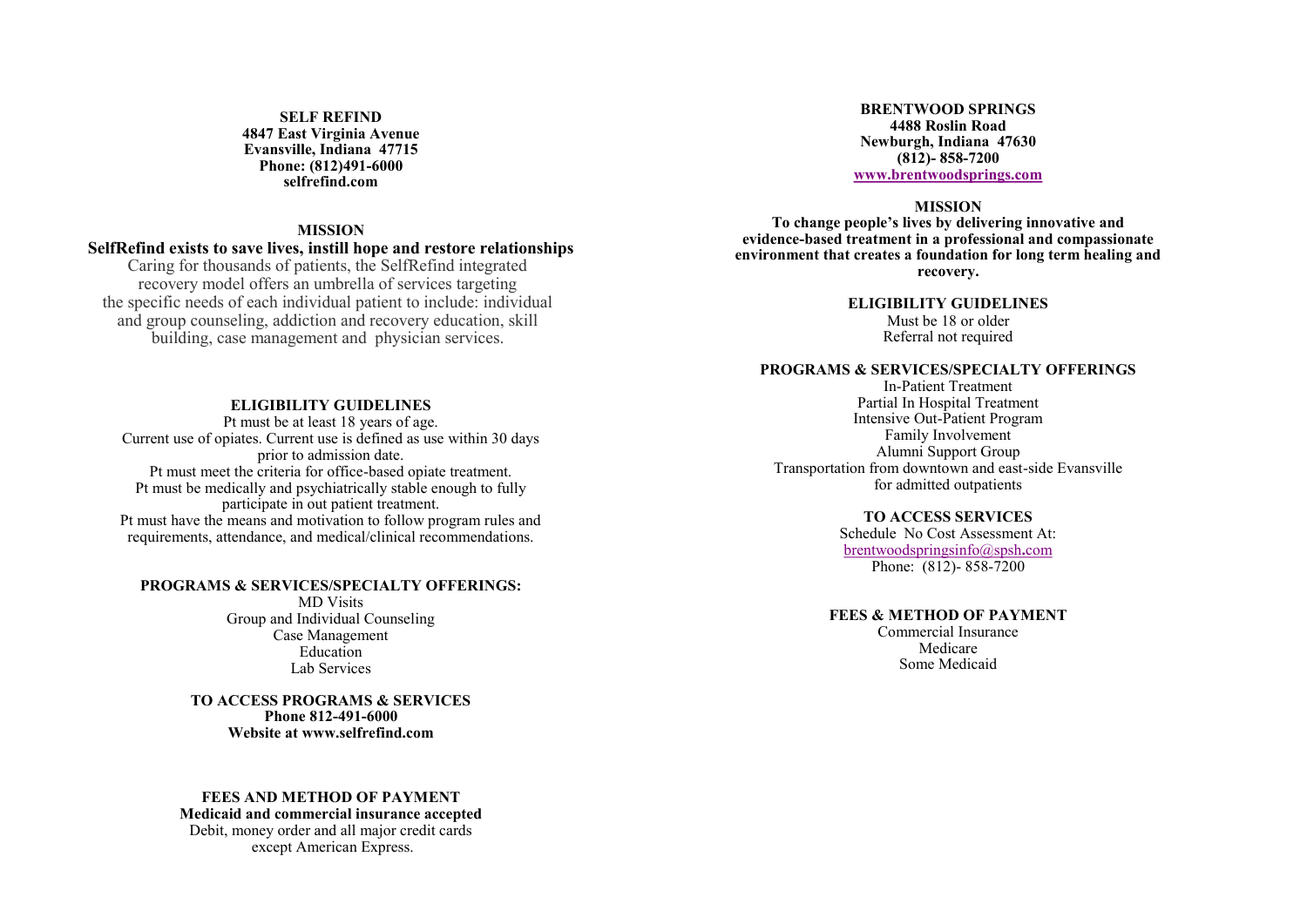#### **CHURCHES EMBRACING OFFENDERS 119 North Morton Ave. Evansville, IN 47711 Phone: (812) 422-2226 Fax: (812) 422-2666 [chs\\_embr\\_off@sigecom.net](mailto:chs_embr_off@sigecom.net)**

#### **MISSION**

Churches Embracing Offenders is a non-profit agency that is dedicated to ministering to the spiritual, physical, emotional and social needs of non-violent offenders living in and returning to the Community.

#### **ELIGIBILTY GUIDELINES**

Access To Recovery – Must be 18 or older and be chemically dependent, incarcerated within the past year and/or women with dependents. Thinking For A Change – Must be 18 or older Celebrate Recovery – No requirements Commitment To Change – Helps identify and overcome errors in thinking

#### **PROGRAMS & SERVICES/SPECIALTY OFFERINGS**

Celebrate Recovery (12 Step Program) Thinking For A Change Access To Recovery Commitment To Change

#### **TO ACCESS PROGRAMS & SERVICES**

Open Monday thru Friday 9:00 AM to 3:00 PM

#### **FEES & METHOD OF PAYMENT**

No fees, all services are free of charge

**SAMARITAN CENTER 515 Bayou Street Vincennes, IN 47591 Phone: (812) 886-6800 [http://www.samaritan](http://www.samaritan-counseling.org/)-counseling.org/**

#### **MISSION**

Samaritan Center is dedicated to providing quality, affordable behavioral health care services to meet the needs of our community. Our team of psychiatrists, psychologists, social workers, registered nurses, case managers, and other professionals specialize in helping clients manage a wide range of problems.

#### **PROGRAMS & SERVICES/SPECIALTY OFFERINGS**

Individual Therapy Group Therapy Alcohol Abuse/Dependence Drug Abuse/Dependence Anger Management Eating Disorders Residential Services Outpatient Services Specialized Chemical Dependency Services

#### **TO ACCESS SERVICES**

Phone: (812) 886-6800 or Hotline Phone: (800) 824-7907

#### **FEES & METHOD OF PAYMENT**

Samaritan Center accepts self-pay, insurance plans, Medicaid, Medicare, Military Insurance, Managed Care Plans and Major Credit Cards. Payment plans are also available. Sliding fee scale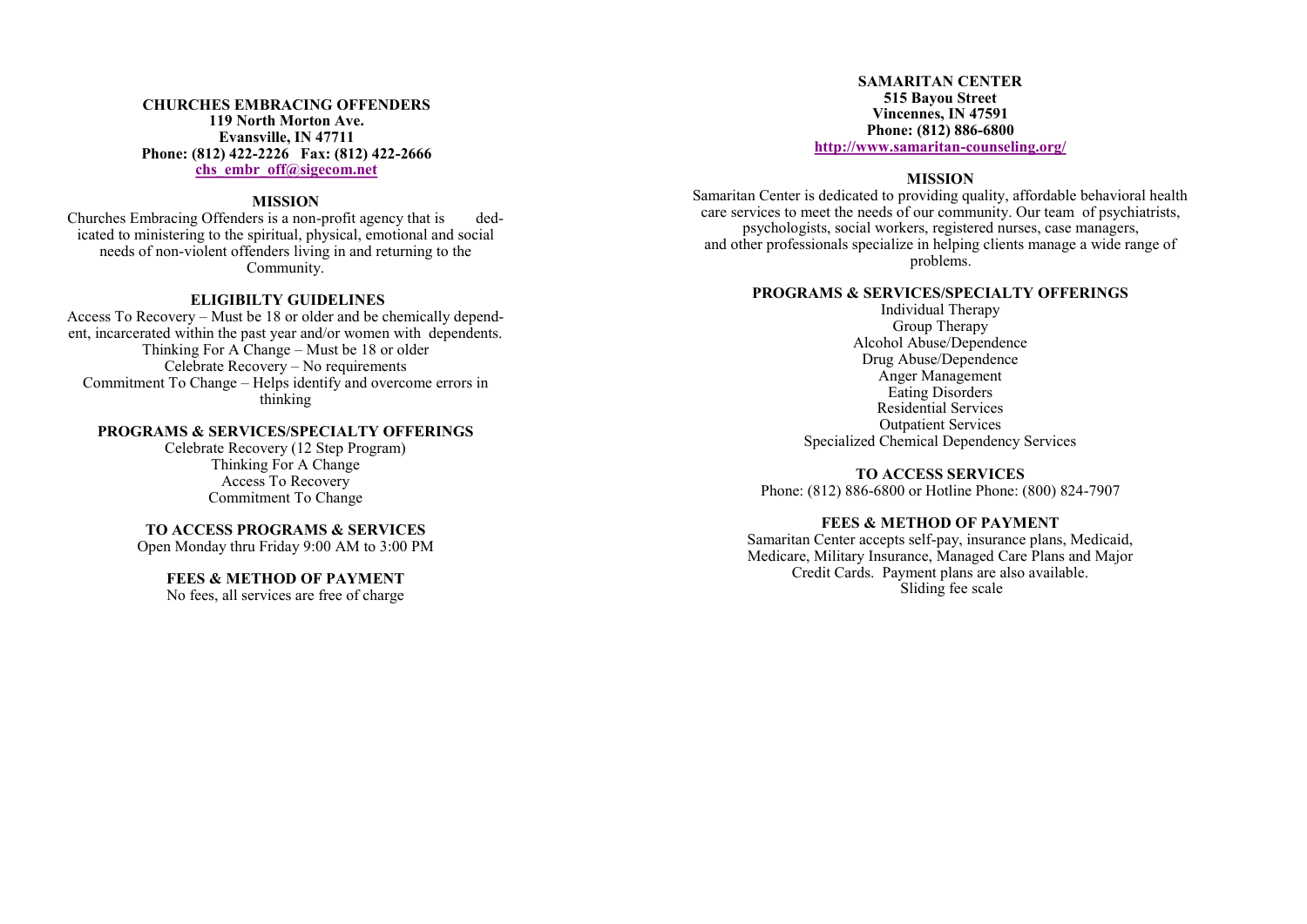**PEACE ZONE 410 Mulberry St. Evansville, IN 47710 Phone: (812) 436 -4352**

> **[www.peaceevansville.org](http://www.peaceevansville.org) [info@peaceevansville.org](mailto:info@peaceevansville.org)**

#### **MISSION**

PEACE Zone 's mission is to promote wellness and recovery from mental illness by empowering our peers and inspiring hope. We provide this through support, social inclusion via recreational activities, engaging in personal and community level advocacy, referral services, and education about wellness and recovery. We provide a supportive, safe, and stigma -free environment to learn, socialize, and create opportunities for positive change in personal mental health.

#### **ELIGIBILITY GUIDELINES**

Clients must be 18 years old and struggling with a mental health/ substance abuse issue

#### **PROGRAMS & SERVICES/SPECIALTY OFFERINGS**

Wellness Recovery Action Planning (WRAP) Peer support group Recovery group (mental health) Arts and crafts Computer lab

**TO ACCESS SERVICES** Tues. 3:00 PM – 7:00 PM, Wed. & Thurs. 9:00 AM – 4:00 PM

#### **FEES & METHOD OF PAYMENT**

All services are free of charge to qualifying participants

**COUNSELING FOR CHANGE 1133 Lincoln Ave. Evansville, IN 47714 Phone: (812) 491 -2615 Fax: (812) 422 -1299 [www.counselingforchangeinc.com](http://www.counselingforchangeinc.com) jakin@sigecom.net**

#### **MISSION**

To provide professional, compassionate, quality and affordable substance abuse services to residents of Southern Indiana.

**ELIGIBILITY GUIDELINES**

Substance Abuse Disorder

#### **PROGRAMS & SERVICES/SPECIALTY OFFERINGS**

Intensive Outpatient Program Individual/Family Therapy Anger Management Gambling Treatment Group Therapy Aftercare

#### **TO ACCESS SERVICES**

Monday – Friday 8:00 AM -9:00 PM Saturday 8:00 AM -noon Call and make an appointment for assessment Phone: (812) 491 -2615

#### **FEES & METHOD OF PAYMENT**

Private Pay Funds are available for individuals who meet "Access To Recovery" eligibility criteria Most Insurances Indiana Gambling Treatment Provider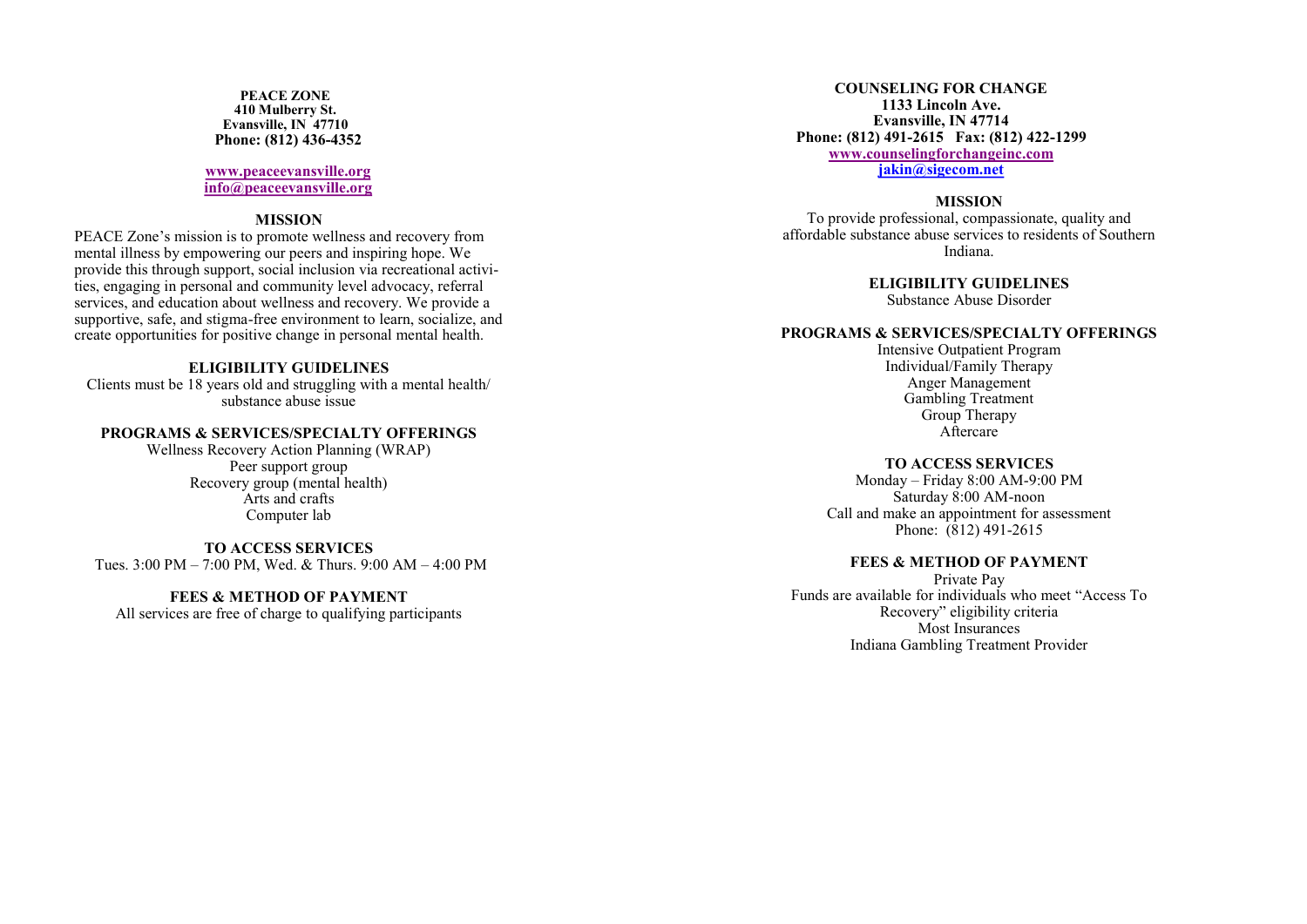#### **DEACONESS CROSS POINTE 7200 E. Indiana Evansville, IN 47715 Phone: (812) 476-7200 Fax: (812) 471-4521 [www.deaconess.com/crosspointe](http://www.deaconess.com/crosspointe)**

#### **MISSION**

In keeping with its Christian heritage and tradition of service, the mission of Deaconess Hospital is to provide quality health care services with a compassionate and caring spirit to persons, families and communities of the Tri-State.

#### **ELIGIBILITY GUIDELINES**

Service area – Tri-State Area

#### **PROGRAMS & SERVICES/SPECIALTY OFFERINGS Inpatient**

Inpatient behavioral health care for youth ages 10 & up Inpatient behavioral health and addiction care, including medical detoxification for adults ages 18 years and up

#### **Outpatient**

Intensive Outpatient Chemical Dependency treatment for adults ages 18 years and up Partial Hospitalization Programming for adults ages 18 years and up struggling with behavioral health issues Traditional outpatient treatment for children, adolescents and adults Medication Management for children, adolescents and adults

#### **TO ACCESS SERVICES**

Call (812) 476-7200 or (800) 947-6789 24 hours a day/7 days a week

#### **FEES & METHOD OF PAYMENT**

Free Assessments Most insurances Medicare & Medicaid Self Pay

**PARENTING TIME CENTER 101 NW Tenth Street Evansville, IN 47708**  (812) 759-1543 <http://parentingtimecenter.org>

#### **MISSION**

Empowering every child's right to have a relationship with a parent in a safe and nurturing place. Providing a means for those going through recovery to spend time with their children.

#### **PROGRAMS & SERVICES/SPECIALTY OFFERINGS**

Supportive Supervised Visitation for Child & Parent Safe Exchange of a Child Between Parents Co-Parenting Class Where Conflict Resolution Is Taught

#### **TO ACCESS PROGRAMS AND SERVICES**

Call (812) 759-1543 Hours: 8:00 AM–8:00 PM, Monday thru Friday 8:00 AM-6:00 PM Saturday and Sunday

#### **FEES & METHODS OF PAYMENT**

Supervised Visitations- Sliding Fee Scale Co-Parenting Class- \$20 for Book & \$10 per Class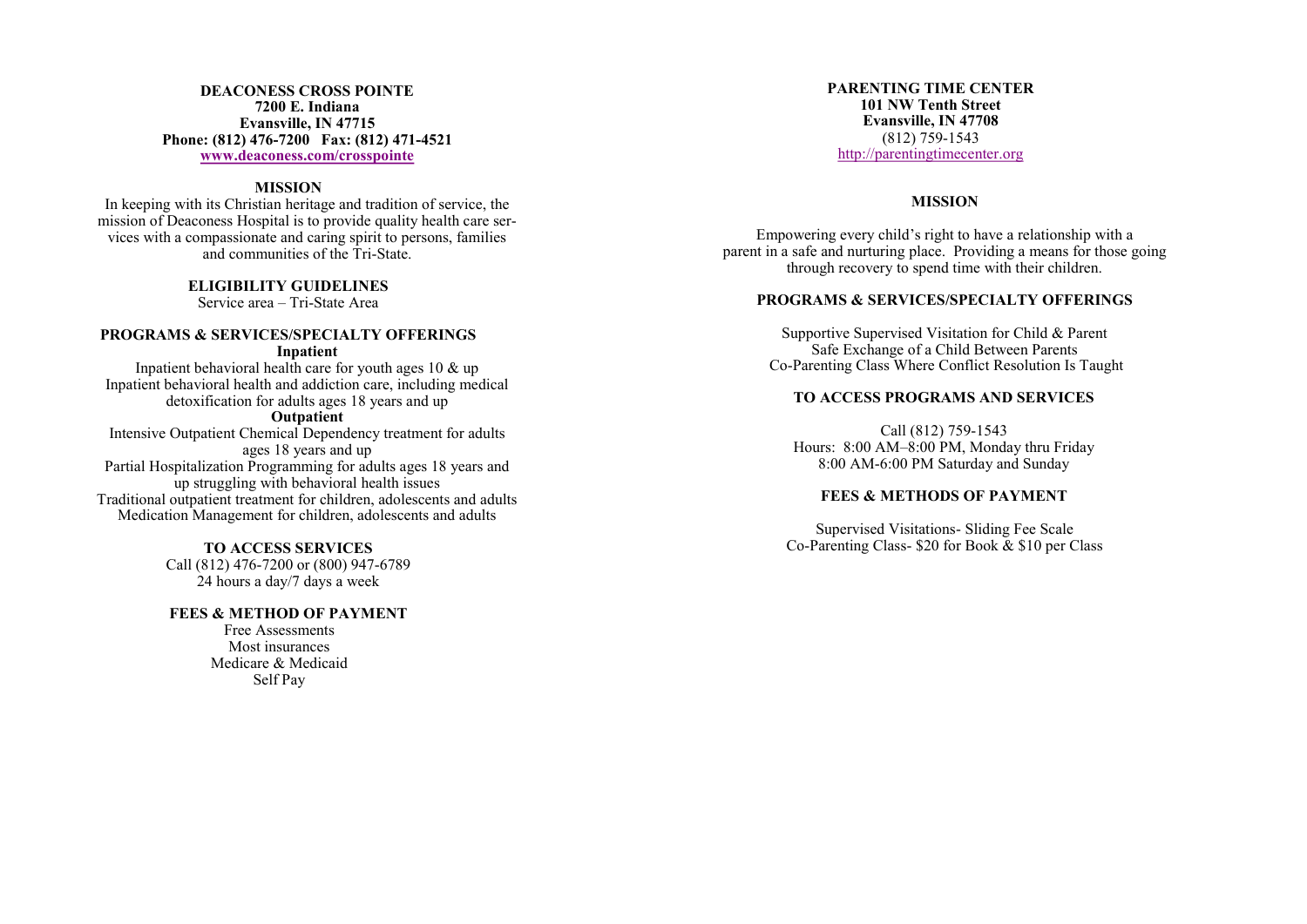#### **N.O.W. COUNSELING SERVICES 734 W. Delaware Street Suite 217 Evansville, IN 47710 (812) 647-5142 (812) 558-4076 nowcounseling1@gmail.com http://www[.4nowcounseling.c](http://4nowcounseling.com/)om**

#### **MISSION**

To provide new opportunities in wellness to addiction, mental health, & forensic populations through creating a supportive environment conducive to change. The agency strives to facilitate healing and instill hope in all individuals seeking recovery through the provision of competent, compassionate, and culturally sensitive therapy, counseling, and case management services.

#### **PROGRAMS & SERVICES/SPECIALTY OFFERINGS**

Individual Therapy Moral Reconation Therapy Case Management Empowered Mom's Group Modified Matrix Model Treatment Program Skill Building 12 Step Facilitation Group Thinking For Change Program Peer Recovery Program

#### **TO ACCESS SERVICES**

Phone: (812) 647-5142 Email: nowcounseling1@gmail.com

#### **FEES AND METHOD OF PAYMENT**

Private Pay Grant Funding Medicaid (some exclusions apply) Private Insurance (specific exclusions apply) Sliding Scale

#### **DRUG AND ALCOHOL DEFERRAL SERVICE (DADS) VANDERBURGH COUNTY SUPERIOR COURT 111 N.W. 4th Street, Suite 200 Evansville, IN 47708 Phone: (812) 435-5775 Fax: (812) 435-5540 http:/[/evansvillegov.o](http://evansvillegov.org/Index.aspx?Page=82)rg/Index.aspx?Page=82**

#### **MISSION**

To provide early intervention and education for first time offenders in Misdemeanor Court facing alcohol & other drug offenses, in order to prevent further arrests.

#### **ELIGIBILITY GUIDELINES**

A first offender who is not on probation/parole and who chooses to enter the substance abuse program following a guilty plea.

#### **PROGRAMS & SERVICES/SPECIALTY OFFERINGS**

Assessment and referrals for appropriate education/counseling and/ or treatment Monitoring clients for Court.

#### **TO ACCESS SERVICES**

Monday – Friday 8:00 AM – 4:30 PM Closed when Vanderburgh County Courts are closed.

#### **FEES & METHODS OF PAYMENT**

Driving While Intoxicated (DWI) fee - \$200-\$300 (State fee \$200) Violation of Liquor Law (VLL) - \$170- \$220 Can make monthly payments and use any bond towards fees Clients are responsible for costs of services to provider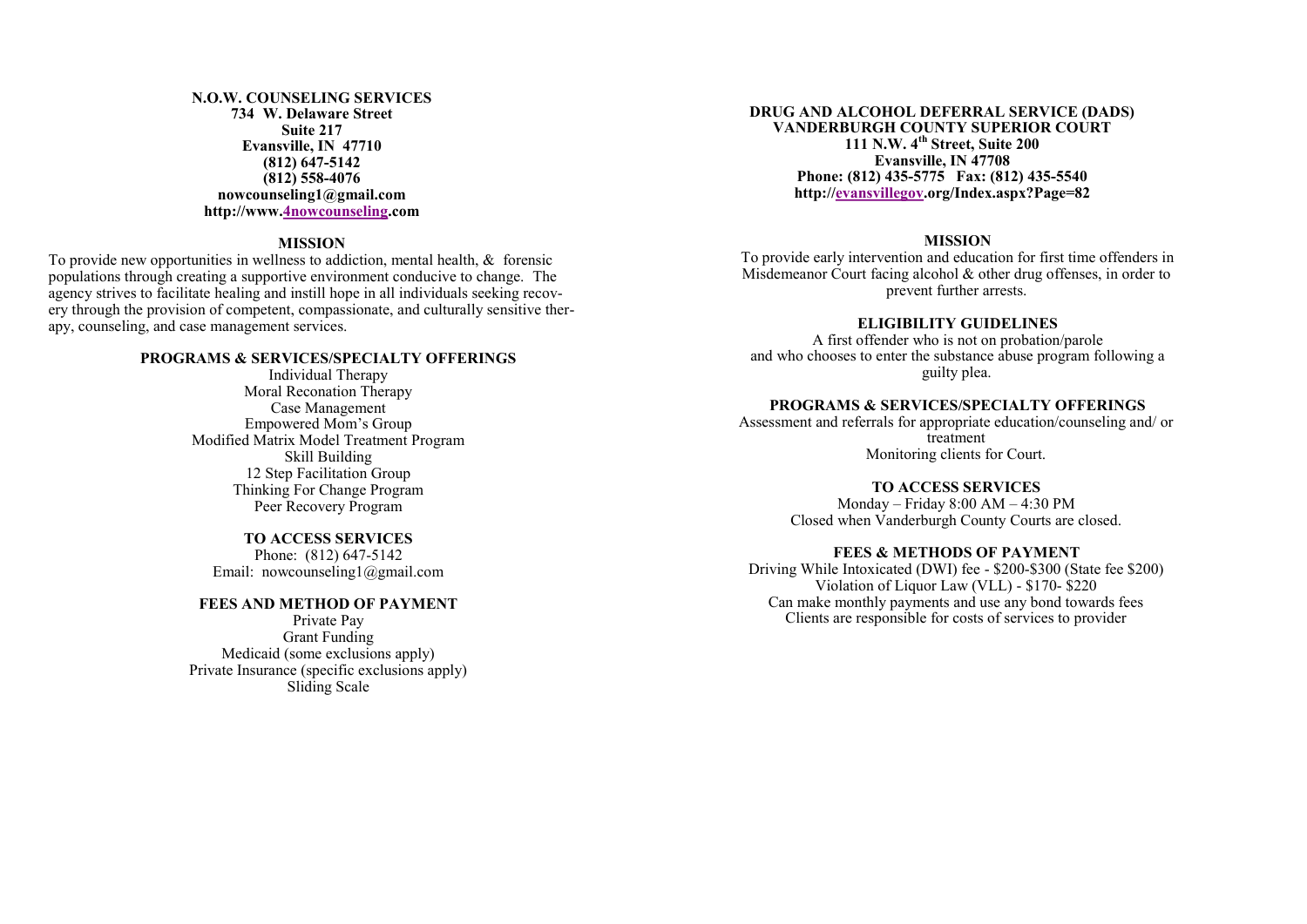#### **EVANSVILLE CHRISTIAN LIFE CENTER 509 S. Kentucky Avenue Evansville, IN 47714 Phone: (812) 423-9222 Fax: (812) 428-8441 [www.restoringpeople.com](http://www.restoringpeople.com)**

#### **MISSION**

The Evansville Christian Life Center is dedicated to the restoration of people. Our mission is to make a life-changing, spiritual impact that will restore people to productive and independent living through Jesus Christ. By networking human and financial resources, our goal is to effectively meet the emotional, physical and spiritual needs of both families and individuals.

#### **ELIGIBILITY GUIDELINES** None

#### **PROGRAMS & SERVICES/SPECIALTY OFFERINGS**

| Hot Meal Program                                                                                  | Tues-Fri           | 11:00AM-12:30PM |  |
|---------------------------------------------------------------------------------------------------|--------------------|-----------------|--|
| <b>Clothing Department</b>                                                                        | Tues-Fri           | 9:30AM-12:30PM  |  |
| Career Clothing                                                                                   | Tues-Fri           | 9:30AM-12:30PM  |  |
| All clothing is priced at 25 cents per item.                                                      |                    |                 |  |
| Accent on Christ Recovery Meetings—located in the Accent on Christ<br>Building on the ECLC campus |                    |                 |  |
| Meetings held:                                                                                    | Mon. Wed. Sat. Sun | 7:00PM-8:00PM   |  |
| Parent Rewards                                                                                    | Mon-Fri            | 9:00AM-3:00PM   |  |

Health Clinic Mon-Fri 9:00AM-4:30PM (Includes Pregnancy Resources)

#### **FEES & METHOD OF PAYMENT**

All services are at no cost to client

#### **NEW VISIONS COUNSELING SERVICES Old Courthouse, Suite 107 201 N.W. Fourth Street Evansville, IN 47708 Phone: (812) 422-6812 Fax: (812) 422-6865 [new.visions@att.net](mailto:new.visions@att.net)**

#### **MISSION**

Promote excellence in substance abuse counseling by providing exemplary leadership in the field of substance abuse counseling; providing quality substance abuse services for the substance abuser and their families; helping our clients and families recognize chemical dependence as a primary, progressive, chronic, fatal but treatable disease that affects the total person and family; helping to meet the spiritual and emotional needs of our community through prevention and education by offering a referral network of mental health and substance abuse professionals; and dedicating ourselves to strive for the highest ethical standards and levels of profesing ourselves to strive for the highest ethical standards and levels of sional competence so that we can effectively serve our fellow human beings.

#### **ELIGIBILITY GUIDELINES**

Service Area – Tri-State Area Referral Status – either Court ordered or Voluntary Participation

#### **PROGRAMS & SERVICES/SPECIALTY OFFERINGS**

Intensive Outpatient Program Outpatient Treatment Education Classes Individual Counseling

### **TO ACCESS SERVICES**

Available Mon. – Sat. 8:00 AM – 8:00 PM

#### **FEES & METHODS OF PAYMENT**

Free consultations Payment plans (No up front payment)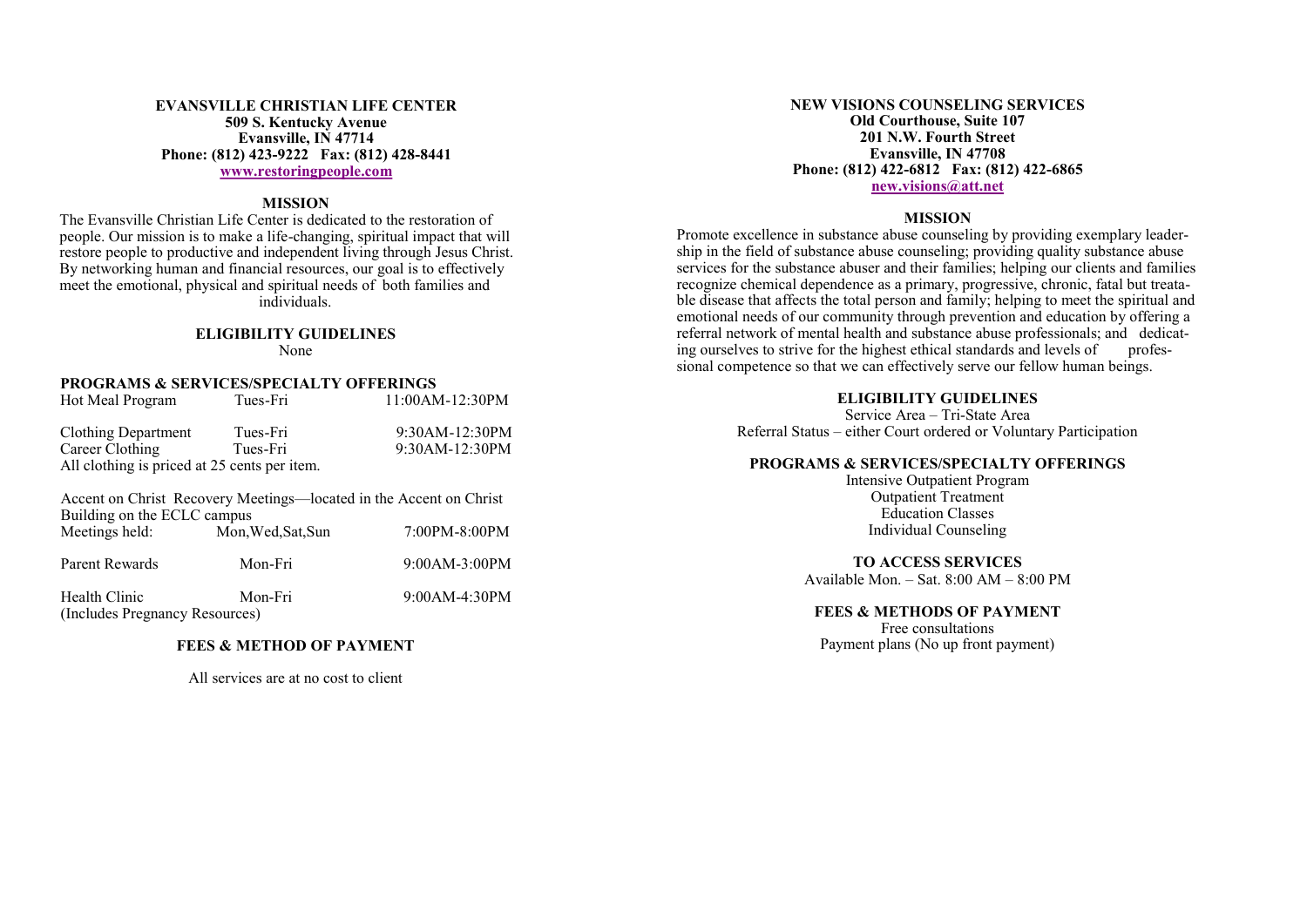#### **LIGHTHOUSE COUNSELING SERVICES Citi -Center Office Mall 230 2nd Street Ste. 406 Henderson, Kentucky 42420 Phone: (270) 826 -8761** [Lighthousepathway.org](http://www.lighthousepathway.org/)

#### **MISSION**

A private, service oriented practice that seeks to guide its clients through life 's challenges by a wide range of services from a Christian perspective.

**ELIGIBILITY GUIDELINES**

Adolescent Adult

#### **PROGRAMS & SERVICES / SPECIALTY OFFERINGS**

Substance Abuse & Addictions Disorders Sex Offender Treatment Program Domestic Violence Offender Treatment Anger Management Program Client Advocate & Contractual Services

#### **TO ACCESS SERVICES**

| Offices in: | Henderson Phone:    | $(270) 826 - 8781$ |
|-------------|---------------------|--------------------|
|             | Greenville Phone:   | $(270)$ 873-4226   |
|             | Madisonville Phone: | $(270)$ 821-8884   |
|             | Morganfield Phone:  | $(270)$ 389-4405   |
|             | Owensboro Phone:    | $(270)$ 689-0073   |
|             |                     |                    |

#### **FEES & METHOD OF PAYMENT**

Insurance Kentucky Medicaid Medicare

#### **EVANSVILLE TREATMENT CENTER 1510 W. Franklin Street Evansville, IN 47710 Phone: (812) 424 -0223 Hotline: 1(877) 977 -3404 [www.crchealth.com](http://www.crchealth.com)**

#### **MISSION**

Focusing on substance abuse/opiate addiction services by providing replacement therapy detoxification.

#### **ELIGIBILITY GUIDELINES**

Indiana Residents age 18 older

#### **PROGRAMS & SERVICES/SPECIALTY OFFERINGS**

Replacement Therapy Detoxification Methadone Maintenance Methadone Detoxification Suboxone Maintenance Subutex Maintenance Vivitrol Maintenance

#### **TO ACCESS PROGRAMS & SERVICES**

Phone: (877) 556 -6875 Emergency Hotline: (877) 977 -3404

#### **FEES & METHOD OF PAYMENT**

Self-pay Credit Card Private Health Insurance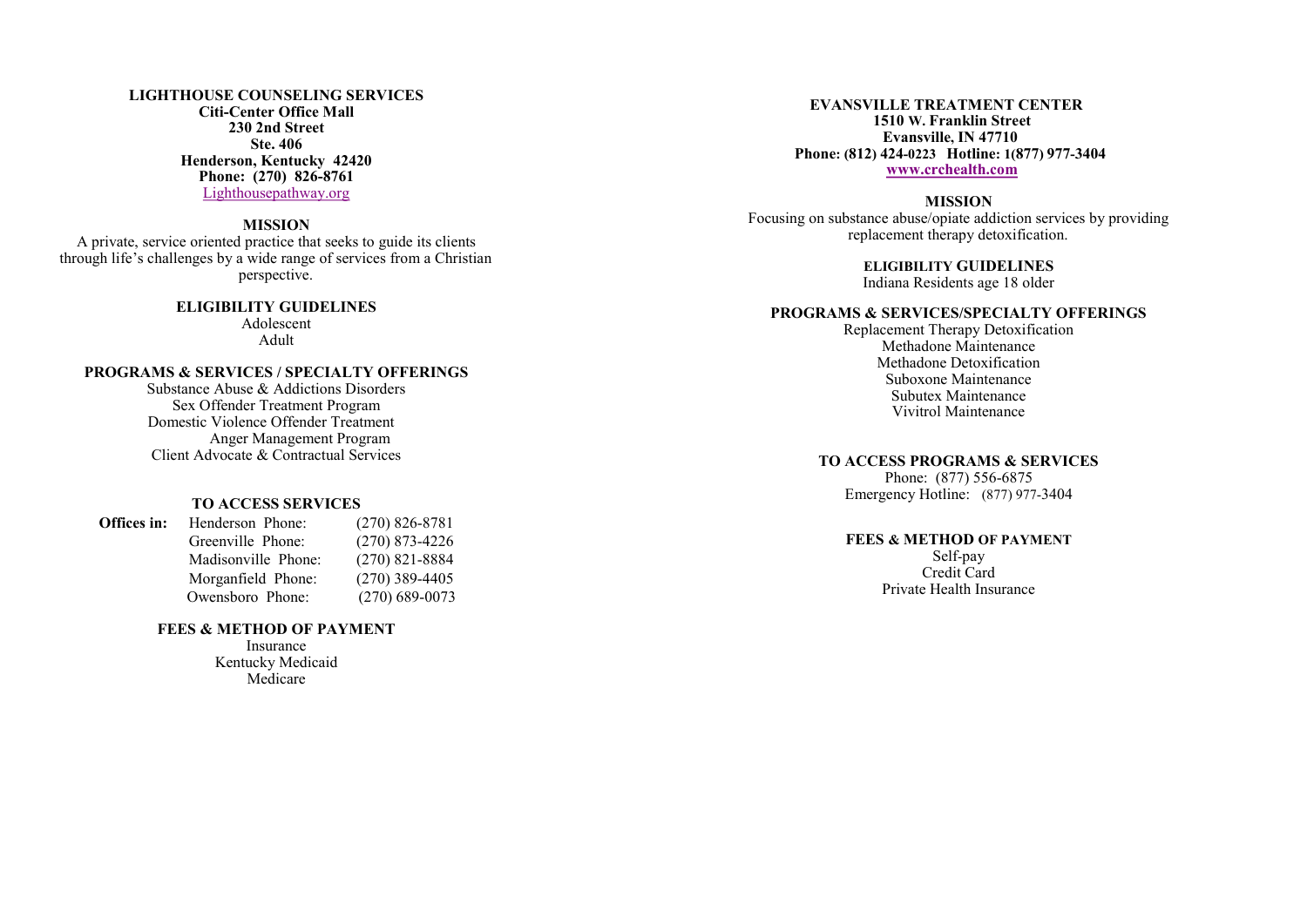#### **GRACE HOUSE Teen Challenge P.O. Box 2470 Evansville, IN 47728 http://www.[gracehouse@i](http://www.indianatc.org/centers/GraceHouse)ndianatc.org (812) 428-8448**

#### **MISSION**

To evangelize people who have life-controlling problems and initiate the discipleship process to the point where the student can function in society applying spiritually motivated biblical principles to relationships in the family, local church, chosen vocation and the community.

#### **ELIGIBILITY GUIDELINES**

Women ages 18 and over

#### **PROGRAMS & SERVICES / SPECIALTY OFFERINGS**

Grace House is a Christian long-term residential rehabilitation program. The program takes between 12 to 18 (average is 15) months to complete. Each lady will work at her own pace to complete her program. This program is for women ages 18 and older that are struggling with various kinds of life controlling problems (addictions) such as: drugs, alcohol, pornography, bulimia, anorexia and more and includes:

> Intense Discipleship Times of Prayer and Devotion Daily Group and Individual Bible Study Regular Church Attendance Support Groups Development of Life Skills & Healthy Relationships Community Volunteer Hours

> > **TO ACCESS SERVICES** Phone: (812) 428-8448 gracehouse@indianatc.org

**FEES & METHODS OF PAYMENT** Contact Grace House as fees vary

#### **INTEGRITY PSYCHOLOGICAL & COUNSELING Lisa Seif, LCSW, LCAC, CSAMS Patrick Rhoads, LCSW, LCAC 6221 E. Physicians Ct. Evansville, In 47715 Phone: (812) 491-7739 [www.lisaseifcares.net](http://www.lisaseifcares.net)**

#### **MISSION**

Private practice counseling for individuals and families.

#### **ELIGIBILITY GUIDELINES**

Adult and adolescents suffering with addictive disorders/dual diagnosis, family therapy and women's issues

#### **PROGRAMS & SERVICES/SPECIALTY OFFERINGS**

Individual and Family Therapy Substance Abuse/Addictive Disorders Dual Diagnosis Adolescent Therapy Interventions Women's Issues

**TO ACCESS SERVICES** Phone (812) 491-7739 for appointment

#### **FEES & METHODS OF PAYMENT**

 Private Health Insurance Self-Pay